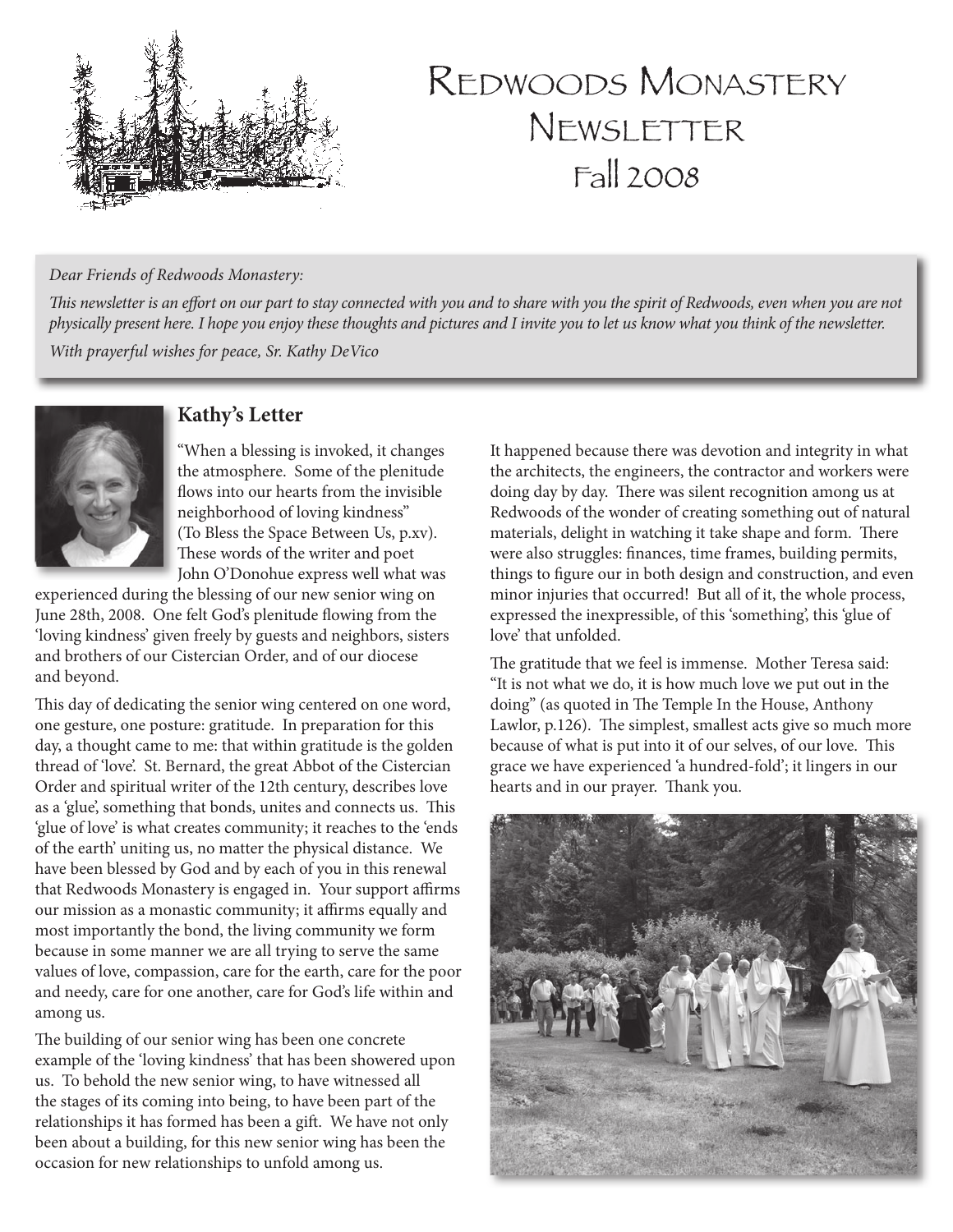## **Fr. Peter's Homily**

*(following Gospel reading Lk 1: 39-55, Mary's visitation to Elizabeth)* **Senior Wing Blessing – June 28, 2008**

Reading the gospel this morning reminded me of those haunting words of the great and aged philosopher Martin Heidegger who reflected that of all the sufferings he had witnessed in his long and painful life, there was truly only one real tragedy:

"the number of women and men who never really touched the Life within their lives".

This Gospel is literally surging with vibrant/ deep/ and even joyful life! Actually, it doesn't go any deeper than this in human experience.

Two Ecstatically pregnant women - infants limping for joy within the womb.

And this life-force won't be contained It washes out over our world.

- the proud are scattered
- the lowly are lifted up
- the mighty-ones are cast down
- the hungry are filled
- mercy-forgiveness is promised to all

How utterly - unself -consciously – powerfully hopeful!

The question: How does this happen?

How do these 2 women release such surging - uncontrollable - uncontainable

- creative life into this hard-packed, parched & cynical world?

The answer lies in the story right before this one: The Annunciation Gospel.

This time/ rather than the evangelist

I will let another very creative & insightful woman tell the story, the senior American Poet Denise Levertov:

*We know the scene: the room, variously furnished, Almost always a lectern, a book: always The tall lily.* 

 *Arrived on solemn grandeur of great wings, e angelic ambassador, standing or hovering, Whom she acknowledges, a guest.*

*But we are told of meek obedience. No one mentions Courage. The engendering Spirit Did not enter her without consent. God waited. She was free*

*To accept or to refuse, choice Integral to humanness.*



Our beloved Sr. Kathy has a favorite word from the Rule of St. Benedict that she first mentioned to me some 20 years ago. It speaks to the soul of this community of creative and insightful women.

#### **CUSTODIRE**

– to hold in reverent attentiveness and gentleness whatever life places before you in each present moment.

You see – in the ebb and flow of our daily lives each of us are visited with ANNUNCIATIONS – INVITATIONS to stop more deeply – more reverently – into this vibrant- creative – hopeful – ocean of life itself. – within us!

> Custodire is to say yes Custodire is practicing the courage to believe in life.

As the Oregon poet William Stafford puts it "The trick is like this.

Just being ourselves And allowing what comes To have whatever we are."

My Dear Friends

It is so right that Sr. Kathy and the community would choose this gospel for the blessing of their Senior Wing today. One of life's most persistent

ANNUNCIATIONS – invitations - that visit each of us – is AGING – and our hard-packed – parched - and cynical world

– cannot believe – cannot trust enough to honor and reverently receive this vibrant and lovely gift! And our sisters of Redwoods?

– they build a beautiful sanctuary to receive and tenderly care for this gift of grace!

Today is not ultimately about blessing a lovely new senior wing – today is about life within our lives – today is about you and I standing there with our 2 courageous gospel women, Mary and Elizabeth and all of us saying together.

Thank your beloved sisters of Redwoods! And blessed are you among women and men;

blessed are you who believed that was spoken to you by the Lord would be fulfilled. Blessed are you who were courageous enough to once again remind us that

"The trick  $\lceil$  in life] is like this. Just being ourselves And allowing what comes To have whatever we are."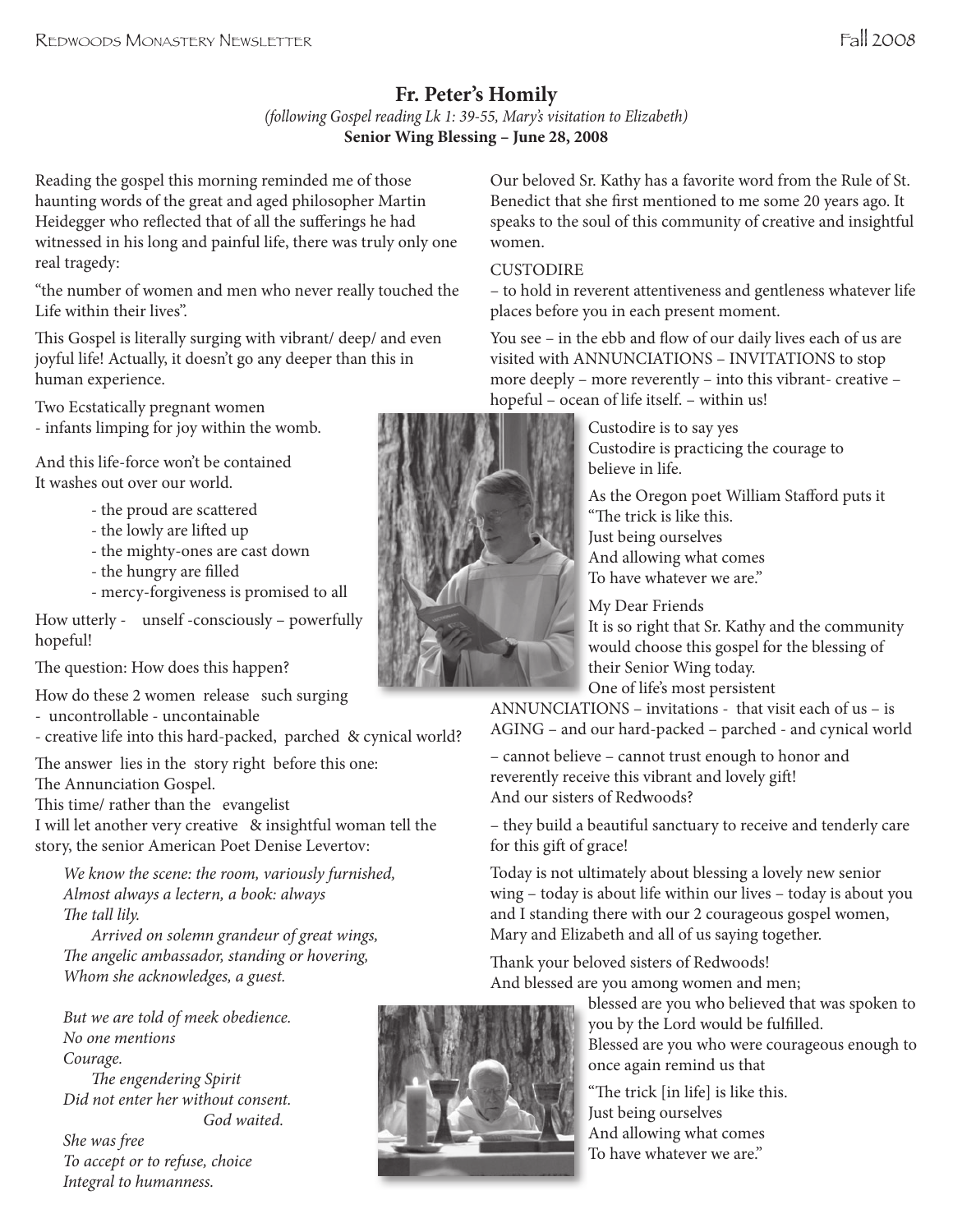## **Update on Master Plan and Fundraising**

The blessing ceremony on June 28th, so beautifully described by Sister Kathy and by the pictures in this newsletter, was the culmination of the first two phases of the Monastery's Master Plan effort. It also marks the beginning of our next and most challenging phase: the renovation of the library.

If you have ever been in the library at Redwoods, you know that the collection of books and other resources is housed in one of the property's original structures, built in the 1940's. Time and weather have taken a serious toll on the building and its contents are now in jeopardy.

Monastery libraries have always played an important role for the monastic community and the community at large. "It was the monastic library and the scriptorium, the room set aside for the copying of texts, to which much of ancient Latin literature owes its transmission to us today" (Professor Thomas E. Woods, Jr., How the Catholic Church Build Western Civilization).

So it is and must continue to be with the library at Redwoods Monastery. The sisters need this important set of resources to further their intellectual and spiritual development. They and we also need a safe and secure environment to preserve such treasures as historical photos, the writings of Sister Myriam Dardenne, OCSO, and the scholarly collection of Father Roger de Ganck, OCSO. Sister Myriam was the founding abbess and Father Roger was the community's first chaplain.

Today a library must be much more than a place to store printed materials. It is a place that fosters the desire to read and contemplate. Dampness and very chilly temperatures do neither. And with today's technology, a library is also a place that provides web-based resources for study and learning.

So this is our dream: an architecturally pleasing and ecologically friendly facility that facilitates spiritual growth through reading and contemplation with space for 10,000 volumes, a Founders' and Archives room, a workroom, two offices and a music room.

What will it take to achieve this dream? We think it will take about \$1,200,000, including the reuse of much of the redwood timbers that comprise the current structure.

The Fund Raising Advisory Committee has identified a few foundations who might consider significant gifts to support this project. But our "case" for support will be enhanced significantly if we can demonstrate that the friends of the monastery are also supporting this effort. Our first challenge is to raise \$50,000 to have an architect design the renovated and expanded facility. These conceptual plans will provide the framework we need to estimate more accurately the actual cost of construction and will allow us to approach foundations with a specific proposal.

We hope we can count on your help for this important project and we thank you for your past support. For more information about the library project, please contact Sister Kathy at the monastery.

Jim Purcell, Chairman Fund Raising Advisory Committee



*Cistercian Simple and modest Authentic Practical Suffused with Light* 

*A symbol of optimism for the future: An investment in Hope A sign of Fidelity for those beginning their monastic journey and An Honoring of those who are completing theirs*

*— David Richen, architect*